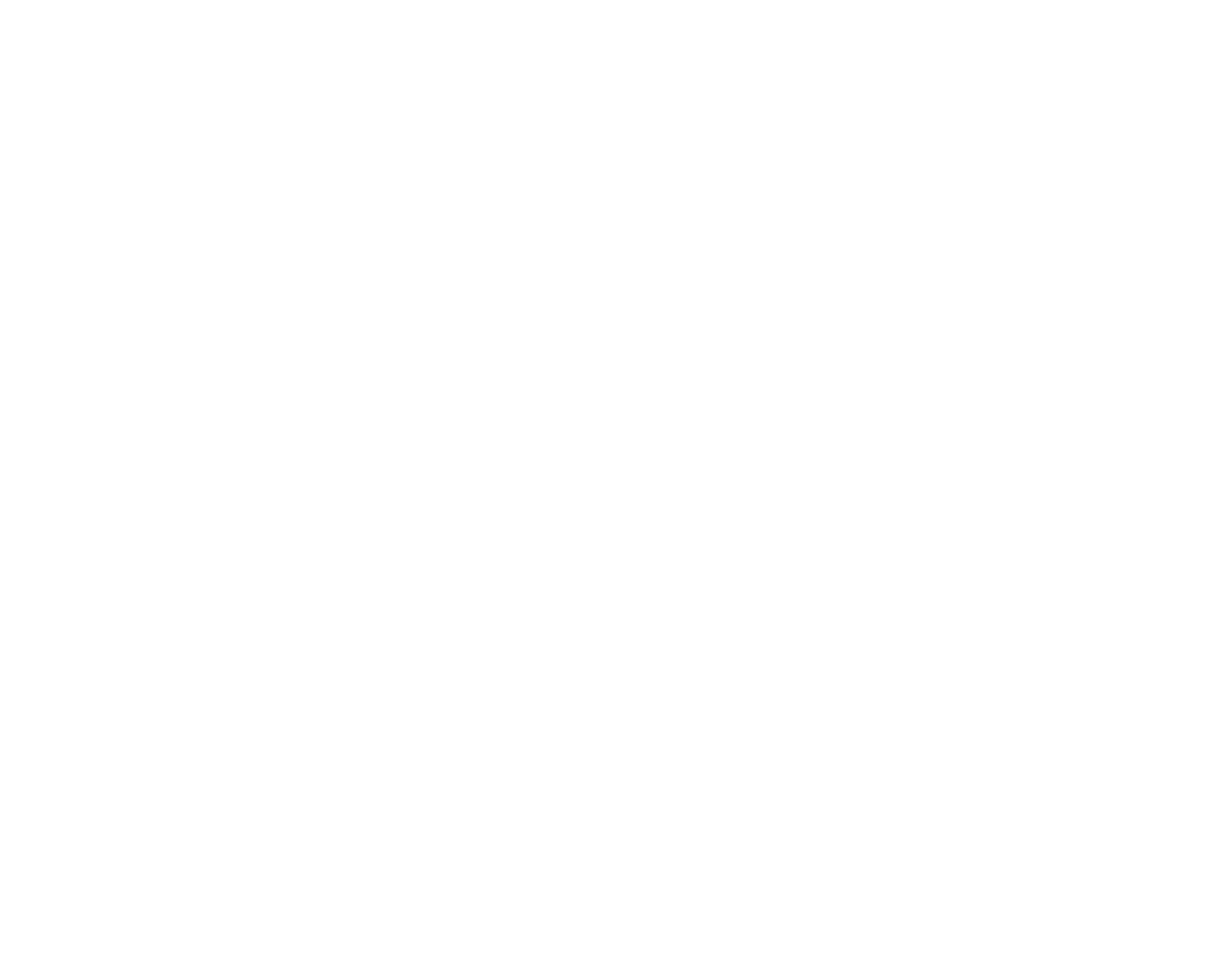"me? did I do these things, little Ian?" – little Ian

"but I gave you a ride" – white attendee

"lets organize a sit in against this!" – white attendees congratulating each other

"why are you oppressing us?" – said by white folks

"APOC owes me a week of my life and I'm gonna get it back" – organizer

"I have a crush on all of you poc, I like big booties" – read from the crush jar

"this temporary inconvenience is nothing compared to gentrification and its permanent displacement" – APOCista to the crowd

"wait, I worked with you in New Orleans!" – white attendee

"the neighbors liked our presence, and they are happy CrimethInc is here" – organizer

"you're violating consent" – in response to taking action

"this is enough to call the cops" – said by multiple people at multiple times

"we're all anarchists here we're all fighting for the same thing" – white persyn

\* "People of Color refers to those who self-identify as a persyn of color, whether it be yellow, red, brown, black or mixed skinned people. People of Color can include, but is not limited to African, South American, Central American, American Indian, Caribbean, Pacific Island, Southeastern Asian, Arab, South Asian, Pacific Islander, Mediterranean, Indigenous Turtle Island and Indigenous Australian descent."

"We declare our right on this earth… to be a human being, to be respected as a human being, to be given the rights of a human being in this society, on this earth, in this day, which we intend to bring into existence by any means necessary." – Malcolm X

## **Contents**

| 8  |
|----|
| 9  |
| 10 |
| 11 |
|    |
|    |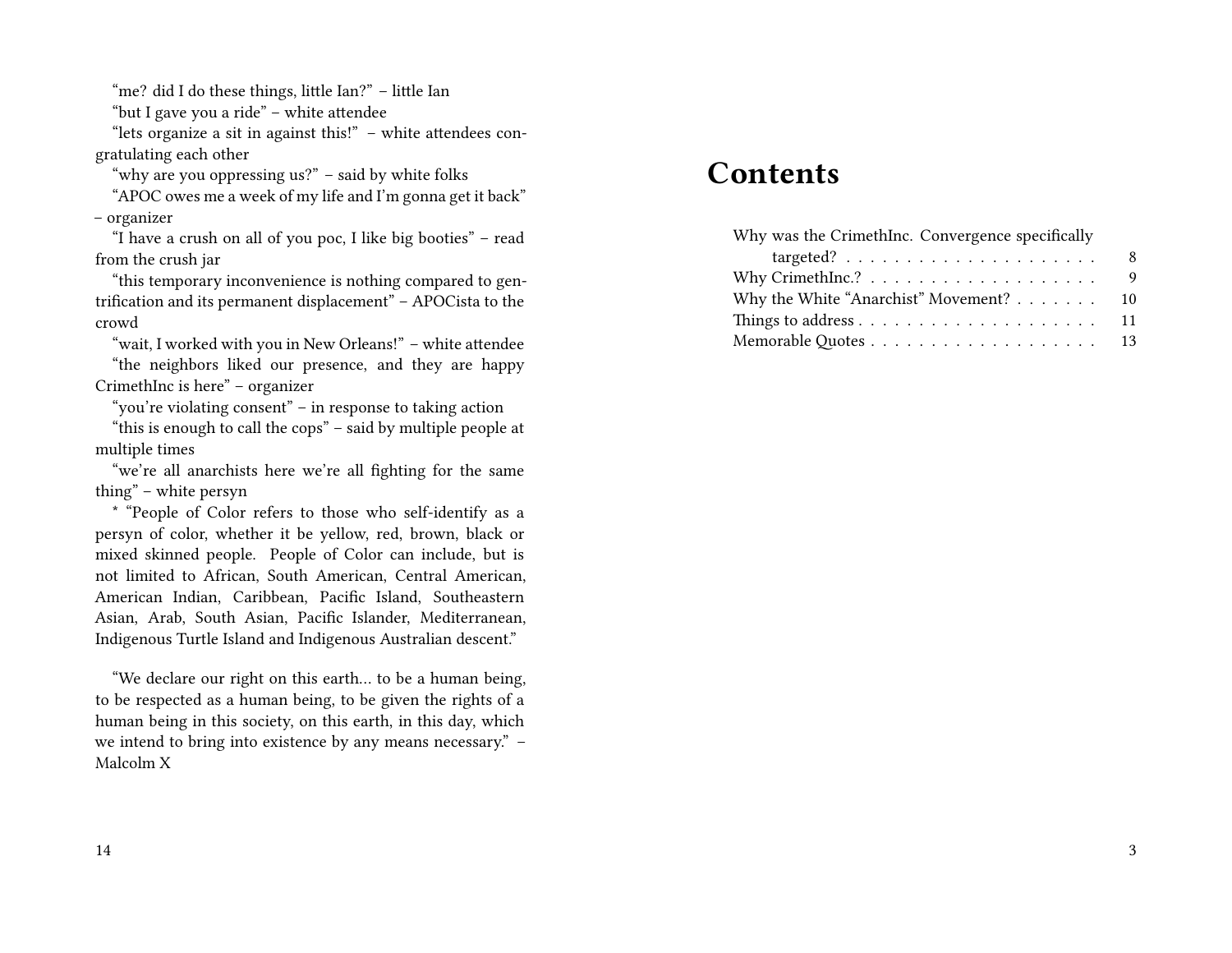#### **Memorable Quotes**

"While we were bein' kicked out, I was looting the kitchen." – white attendee

"This is the most racist thing ever"- white convergence attendee

"you're taking advantage of anarchists because you know they wont call the cops" – organizer

"we don't know that, answer me a question, how many snitches at snitch camp this year?"- APOCista

"race doesn't matter" – white attendee

"we're gonna have an orgy against this" – white attendees

"what are you still doing here, we've been doing the same thing before you came here, while you are here, and will continue after you're gone" – a white convergence attendee

"we're all from Africa" – white attendee

"you can't smash patriarchy, you can't destroy racism" – opposing POC

"what do you want me to do hate myself because I'm white" while crying {white guilt}

"look around almost all thats left is cis white guys"

in response to talk about genocide, rape,colonization, white people responded with "that wasn't me"

"if you touch the puppets, I'll fight you"

"j, I'm gonna be picking you up now, can somebody please help me pick j up {while trembling and screaming} I don't want to drop them, people will think I'm racist" – white persyn

"somebody give me some mace, they need to get the fuck up outta here" – opposing POC in reference to apocista's taking action

"we're closing the door on you", as they precede to crush our bodies between the door and door frame

"I live in this neighborhood!" – said by a few white people

"its a apoc black bloc performance about gentrification" after which many preceded to clap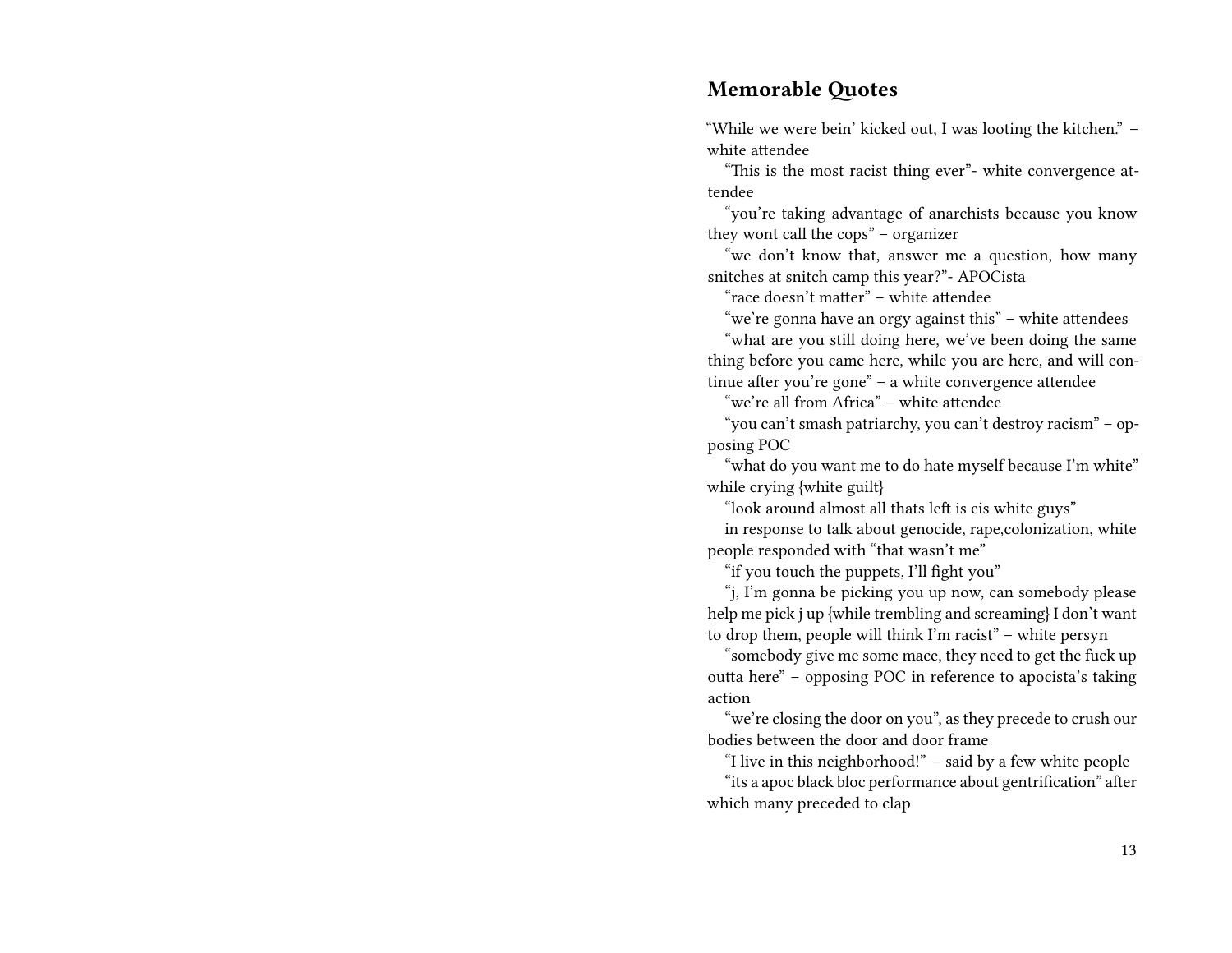Race traitor – there are rumors afloat that the term "race traitor" was used towards mixed people and other who weren't participating. this is untrue. the word was used towards specific individuals and their personal history of posturing a role in upholding, defending, and ultimately furthering white supremacy. for instance, by the spreading the idea that it is because we are not doing enough, that it is our fault that we are oppressed.

Unnarrestability of individuals – this convergence was filled with an absolute disrespect for the unnarrestability of individual persyns, even when it was brought up repeatedly by them. For unarrestable people of color, this is serious! It has nothing to do with not being anarchist or punk enough and shouldn't be thought of that way at all. Undocumented people especially shouldn't have to beg to be protected by the anarchist community and those they call "friends". Consideration of unnarrestability is the MOST basic thing white anarchists need to think about to have a mindset conscious of undocumented people. Keep your fucking community safe. Until then, you aren't any kind of ally.

For the unarrestables that were "evicted" at this convergence, you spoke once and your voice was heard round the country, echoed throughout the community, people spoke in defense of you, and against this action for you. When we scream for support, we are not heard, and our struggles go unnoticed, because we are invisible from the get go.

displacement and oppression of white people… I won't even give lip service this to this point

tactics – This was a direct action, whether anyone likes it or not the purpose was to end the convergence, and the convergence was ended effectively and efficiently. Disgruntled attendees speculating on better tactics or a better message is fairly useless – the purpose has been fulfilled

anarchist fox news, honestly, listen to yourself, can you not hear the white supremacy in your own voice?

Dread locked white punks, crusties with their scabies friends, and traveling college bros swarmed a space on the dividing line of gentrification in the Bloomfield/Garfield/ Friendship area late July 2009 in Pittsburgh for the annual CrimethInc convergence. Whereas previous CrimethInc convergences had been located deep in wooded areas, this particular one took place in a poor, black neighborhood that is being pushed to the borders by entering white progressive forces.

There were those that had experienced CrimethInc's oppressive culture and people for years and others who had experienced enough oppression after just a few days. Our goals were to stop CrimethInc, their gentrifying force, and to end the convergence right then and there for all that they had done.

Just a few blocks away, eight anarchist/autonomous/antiauthoritarian people of color\* gathered to discuss a direct confrontation. We arrived from different parts of these stolen lands of the Turtle Island. Some came from the Midwest, some from the Northeast, some born and raised in Pittsburgh. Altogether we represented 7 different locations, half of us [assigned female at birth (AFAB),] a variety of sizes, skin color, with identities of queers, trans, gender-queers, gender variants, and womyn. With little time and a desire for full consensus, we quickly devised a plan. A local APOCista offered safer space housing for unarrestables, parents, and children of color, we planned to extend that offer to the best of our abilities. We departed toward the convergence from our local apoc Pittsburgh friends with complete support.

Upon entering the convergence space, we each immediately began to fulfill our roles. One APOCista's role was informing a mother of color and her child about the action and then offering safer space housing for the duration of their stay. This same APOCista also began informing other POC that were not already aware of our plan of what was about to take place and inviting them to join us or to remove themselves from the area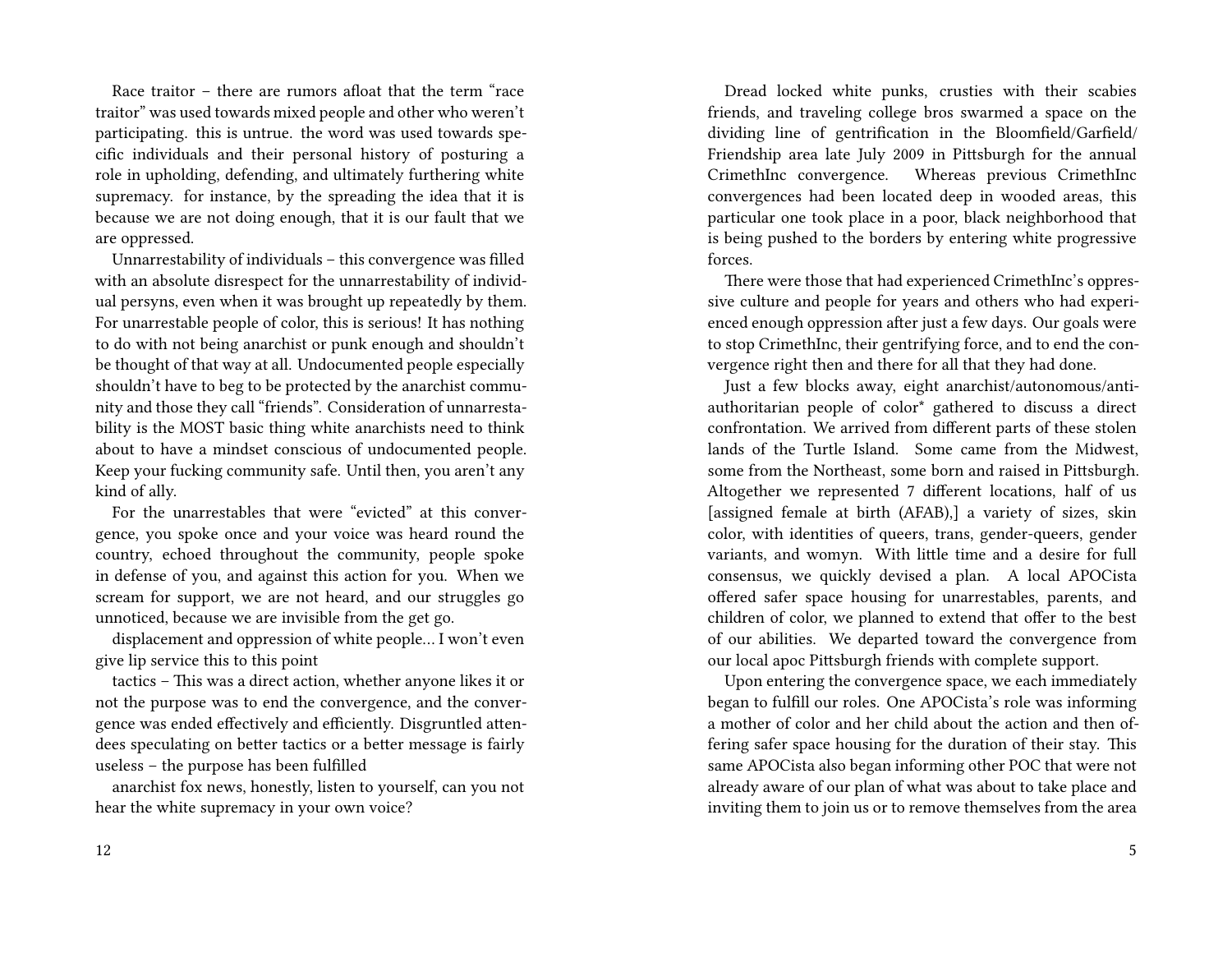if they chose. Some APOCista checked in with allies about our time schedule, also ensuring that there would be look outs for cops.

The majority of the CrimethInc kids were in the ballroom on the second floor watching and participating in a cabaret. A group of us began gathering attendees' packs, bags, shoes, banjos, and such from the other rooms on the second floor and moving it all down the hallway towards the stairs. We had gone pretty unnoticed, mostly due to lack of lighting.

Once those rooms had been emptied, it was time for the main event. We gathered at the ballroom's doorway furthest from the stairs following the final act of the cabaret.

"On the count of three. One, two, three!" one APOCista said. "Get the fuck out!", we all shouted.

And the eviction began. One apocer began reading 'An Open Letter to White Radicals/Progressives', while the others began yelling at the attendees to gather their things and leave. Irritated by their continued inaction after about 10 minutes or so, one of the people involved in the action shouted,

"This is not an act! Get your shit, or we'll remove it for you!"

Some white people started grabbing their bags and heading towards the back, but most stayed and watched as we piled their possessions in the hallway. Of course, many of them stayed pulling back bags from our arms, physically restraining us, attacking us, creating blockades, and trying to engage in dialogue about what was happening. We were not open to negotiation and stated such. There is no negotiation for colonization. As we were approached with physical force one of us responded with,

"Don't try to fight us, we are not pacifists, we will defend ourselves!"

[a couple of hours of moving bags, being forcibly moved, blockaded, physically and verbally attacked, and yes defending ourselves]

One apocista was pushed down stairs

Continuously fighting for the white issues in oppression. which has divided the feminist movement, gay rights movement and the anarchist movement in the US.

Failure to deconstruct white supremacy for what it truly is. meaning it's not just about nazis.

The white race continues to be a parasitic force through cultural appropriation, colonization(they call it gentrification these days). They brought and continue genocide. Disease, slavery, starvation, capitalism, patriarchy, Christianity. Each and every white person benefits from white supremacy and the oppression of people of color. ultimately they will serve their own good. White anarchists tokenize/fetishize indigenous and other people of color. We are objectified and become something to be managed and be organized by whites, or educated by the white man. We are sexualized by the white queer anarchist movement. From the eco, feminist, unionist, student, communist, punk anarchists; in the end they show their white supremacy.

#### **Things to address**

APOC – the acronym stands for anarchist/anti-authoritarian/ autonomous people of color. It is the name of different collectives and groups. it is also an individual identity, and a movement. Anyone who is such can claim the acronym APOC. For example, you don't have to go to Bash Back! meetings to be in Bash Back, you don't have to have an APOC group to be APOC.

Our autonomy – the different people who participated in the "eviction" came from all around the country to the CrimethInc convergence for their own reasons. some were hoping to see some change in the role that white supremacy plays, some went to "educate" white folks, some went to see friends, and some for the sole purpose of taking action.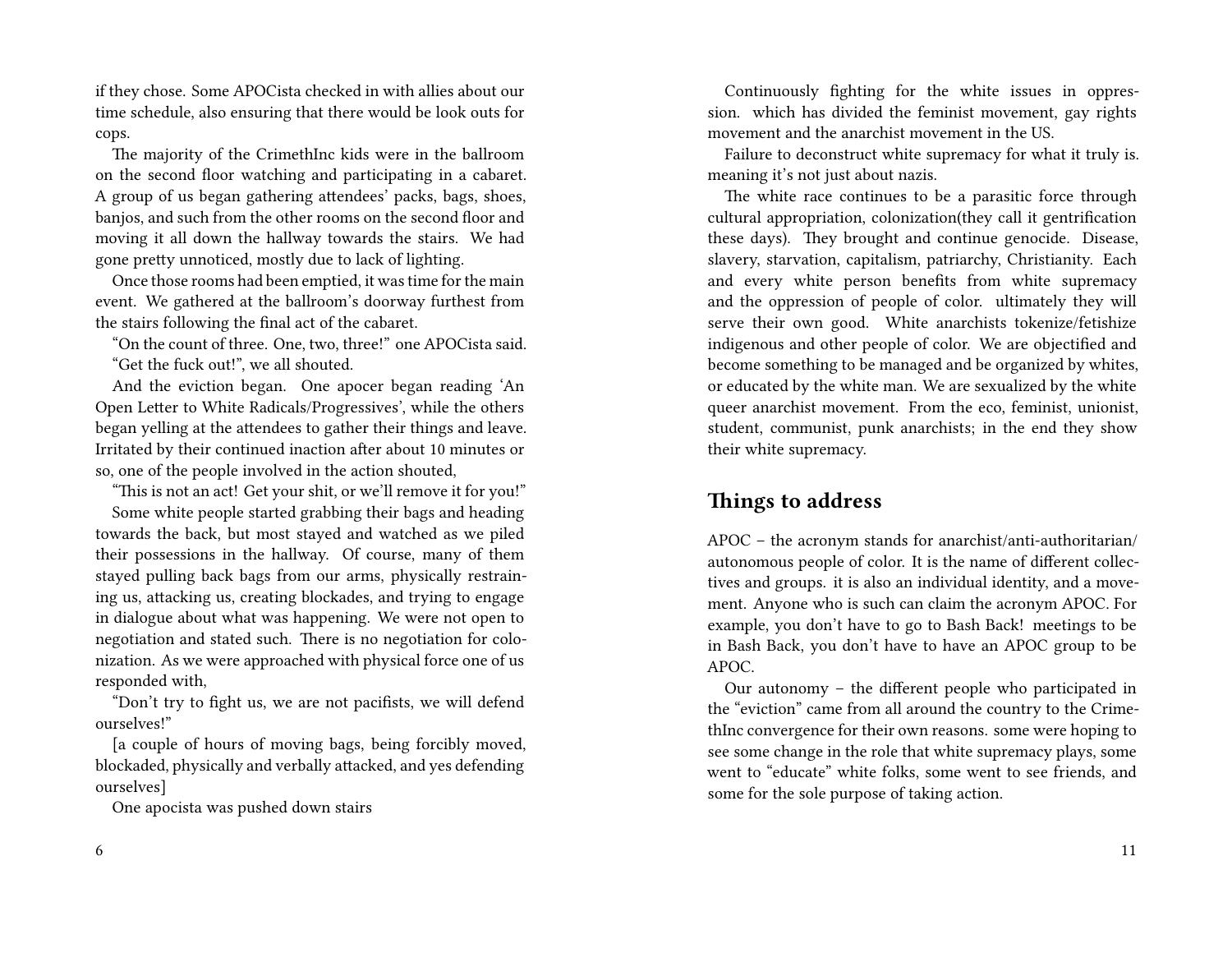The furthering of our (oppressed peoples) silencing to create harmony to just sit back and deal with the oppressive behavior that we face within the "movement" for any oppression of that beyond class. The attitude that these oppressions are either irrelevant or not as important

Having no effective or serious anti-oppressive analyses or stance shows us that combating oppression is not in their interest

## **Why the White "Anarchist" Movement?**

All of us who have participated in this action have interacted with white anarchists for good amounts of time in our organizing and/or lives. Our relationships with these folks have varied. But let us tell you this, not one of us has been unaffected by the racism within the movement. Don't think these are isolated instances. White supremacy plays a role in everything. The anarchist scene reproduces the same oppressive social relationships we face throughout society, and furthers the notion that oppression does not exist within the movement. This silences many. [Note: watch *Born In Flames*]

We see this blatant oppressive behavior and failure to address privilege and each individuals role in the furthering of oppression [see the Memorable Quotes section for: internalized fascism].

Most of us have to spend our lives in unsafe spaces, and it is worsened with white peoples inability to help address oppression.

Euro-centric anarchism that also fetishizes people of colors struggles

Colorblind, Pretending we are all coming from an equal position

Failure to barely even question cultural appropriation.

10

one was pulled out of the room

one was picked up and taken out of the room

[an AFAB] persyn was almost punched in the face by a white male when 2 others pulled them back

[AFAB] persyn grabbed by a tall white man while others yelled get her

a mother of color came in to defend us and pull a poc organizer off one of us

poc organizers forcibly closing door on us, crushing our bodies and heads.

One grabbed a big board that was used to push us out the door.

After quite a bit of time and effort used by folks to get us out of that space, we remained standing.

The cops had approached, a call was made to one of us upstairs to inform us that there was a policeman outside and they were being talked to by a police liaison and the situation was under control. We looked around to see other people of color and a medium sized group of mostly cis white males that were left. While at this point mostly engaging in discussion with other POC and POC organizers some people convinced the remaining stubborn white people to leave, after telling the last white persyn there that they were not welcome in this space, the doors were locked and caucusing began.

After 20 minutes or so, most everyone had expressed their opinion, people were emotional, tired and the discussion ended. We removed ourselves from the space. One APOCista involved in the eviction conferred with a medic to try to regain normal breathing due to an asthma attack that had been taking place over the last 3 hours of the eviction. We all exited, we were greeted by friends, allies, and others that had helped us by participating in the action.

We said our goodbyes, and departed towards a local's house to debrief and discuss the events that had just taken place.